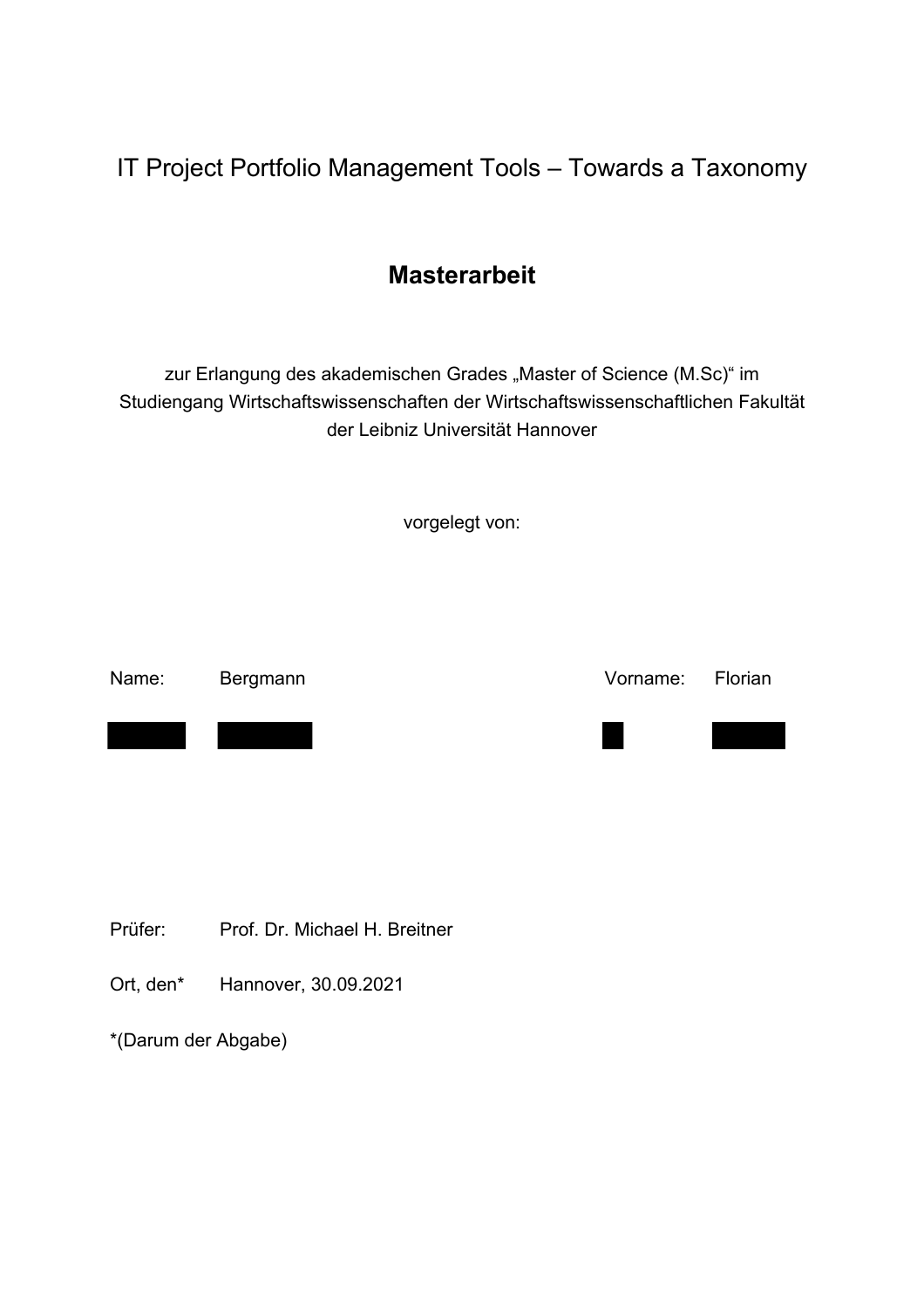# **Content**

| 1           |                                                                     |  |  |
|-------------|---------------------------------------------------------------------|--|--|
| $\mathbf 2$ |                                                                     |  |  |
| 2.1         | Definition of Project-, Program- and Project Portfolio Management 3 |  |  |
| 2.2         |                                                                     |  |  |
| 2.3         |                                                                     |  |  |
| 2.4         |                                                                     |  |  |
| 3           |                                                                     |  |  |
| 3.1         |                                                                     |  |  |
| 3.2         |                                                                     |  |  |
| 3.3         |                                                                     |  |  |
| 3.4         |                                                                     |  |  |
| 4           |                                                                     |  |  |
| 4.1         | 4.1.1<br>4.1.2<br>4.1.3                                             |  |  |
| 4.2         | 4.2.1<br>4.2.2                                                      |  |  |
| 5           |                                                                     |  |  |
| 5.1         |                                                                     |  |  |
| 5.2         |                                                                     |  |  |
| 5.3         |                                                                     |  |  |
| 6           |                                                                     |  |  |
| 7           |                                                                     |  |  |
| 8           |                                                                     |  |  |
|             |                                                                     |  |  |
|             |                                                                     |  |  |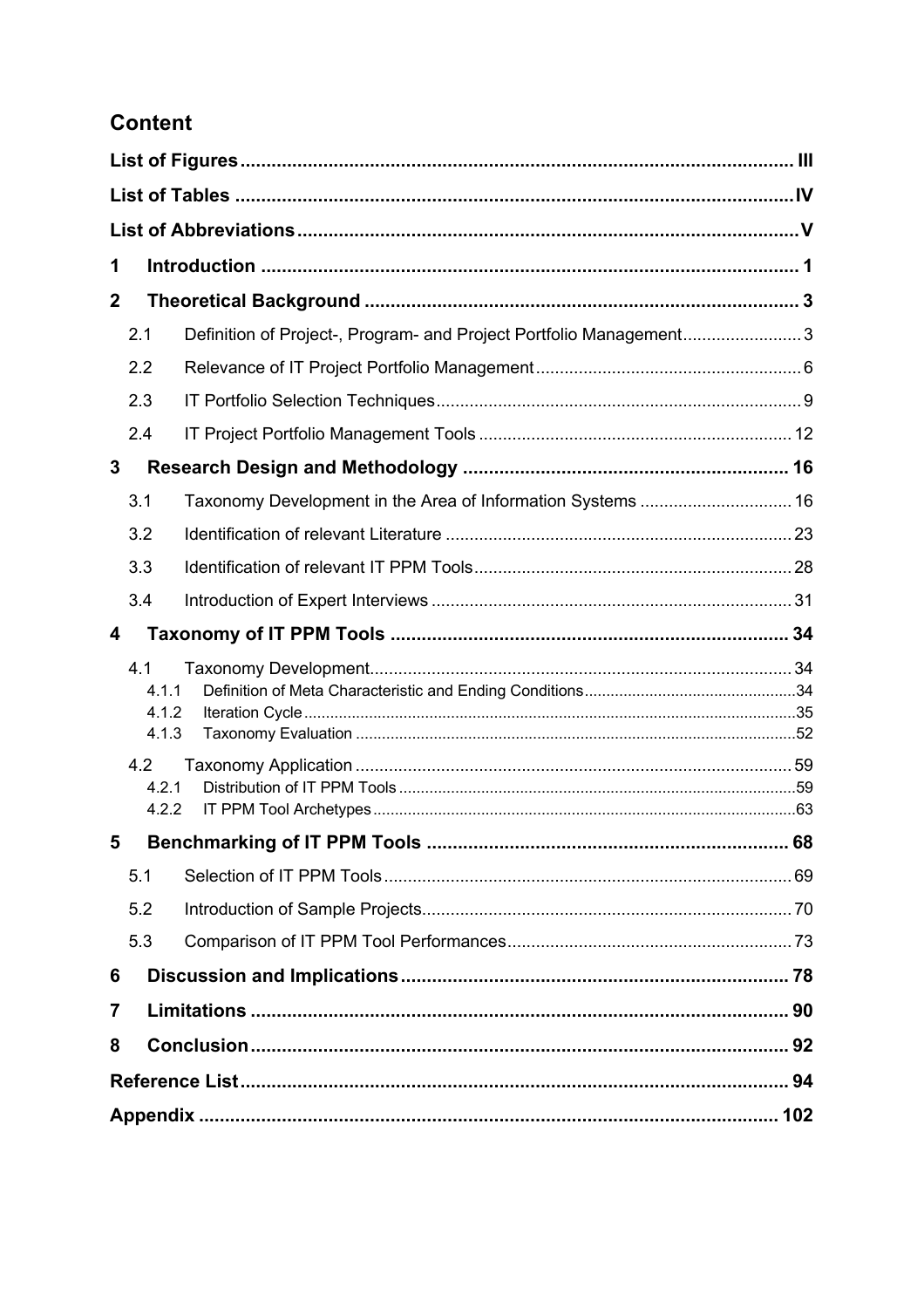### **1 Introduction**

Over the last decade information technology (IT) has developed from the single implementation of IT applications towards a driver for IT-enabled innovation and change (De Reyck et al., 2005). Worldwide, the IT spending is constantly increasing, and the global researcher Gartner has forecast that the global spending in IT initiatives will reach 3.8 Trillion Dollars in the year of 2021 (Gartner, 2020). In addition, IT departments are becoming more and more project driven organizations and subsequently an effective management of multiple IT projects is extremely gaining importance (De Reyck et al., 2005; Kock et al., 2020).

With this increasing dependency of organizational performance on IT departments, the initial evaluation and subsequent selection of the right IT projects for execution is becoming an essential challenge for organizations (Tavana et al., 2019; Pedersen, 2016). However, IT projects are often characterized by long payback periods and their true business value is difficult to identify and to evaluate (Bardhan et al., 2004; Jeffery and Leliveld, 2004). Furthermore, IT projects typically have cross-functional interdependencies, are dynamic and have a variety of uncertain aspects (Karrenbauer and Breitner, 2020).

On this basis, the central question of *"How do we maximize the business value from IT investments?"* arises on the management level and IT Project Portfolio Management (IT PPM) aims to answer this question (Jeffery and Leliveld, 2004).

The objective of IT PPM is to select those IT projects for the portfolio that are aligned with the overall strategy of the organization under consideration of project interdependencies and multiple portfolio constraints, such as scare resources or budgetary constraints (Costantino et al., 2015; De Reyck et al., 2005).

Based on this increasing importance and complexity of IT PPM, a large number of commercial IT PPM tool vendors have entered the market and the number of available IT PPM tools is constantly growing (Kock et al., 2020). The objectives of such IT PPM tools are to provide visibility into the IT project portfolio and further, to support decisionmakers with the prioritization and strategic alignment of IT projects in order to increase the business value of the overall IT project portfolio (Symons, 2009).

However, previous researchers have highlighted that available IT PPM tools on the market vary quite extensively regarding the functionalities that they provide in order to support decision-makers during the IT PPM process (Kock et al., 2020). Gerogiannis et al. (2010) have highlighted that due to the large amount of available IT PPM tools, the great variety of different functionalities and different requirements of potential users, the selection of an appropriate IT PPM tool is an extremely challenging task.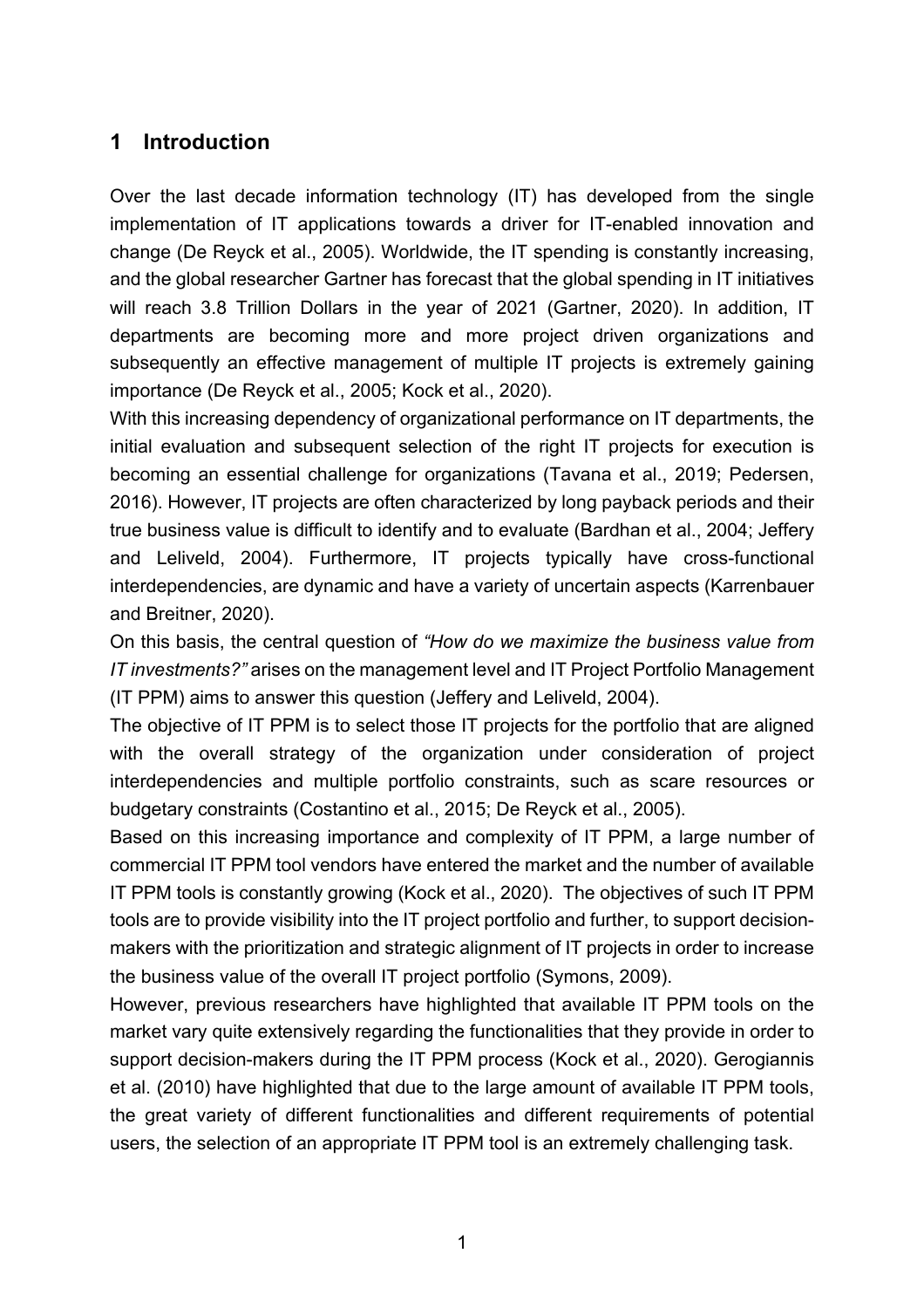Further, Gerogiannis et al. (2010) stated that often the decision about the selection of an IT PPM tool is rather taken ad hoc or based on the personal opinion of the decisionmaker, which might lead to the implementation of an unsuitable IT PPM tool.

With respect to the literature, previous researchers have mainly focused on specific methods and approaches for the initial selection and prioritization of IT project proposals and suggested different mathematical optimization models for the creation of an optimal IT project portfolio (Cho and Shaw, 2013; Neumeier et al., 2018). However, the specific domain of commercial IT PPM tools has not yet been extensively researched and currently no holistic overview over the functionalities and characteristics of commercial IT PPM tools exists.

Therefore, this paper aims to develop a taxonomy of IT PPM tools, which allows for an appropriate distinguishment between commercial IT PPM tools and provides a holistic overview over their characteristics. Accordingly, this paper addresses the following three research questions:

#### *RQ 1: How can IT PPM Tools be classified with respect to their characteristics?*

### *RQ 2: What cluster of IT PPM Tools can be defined based on common characteristics?*

#### *RQ 3: To what extend do IT PPM Tools differ in regard to their performance?*

Therefore, chapter 2 provides the theoretical background, which starts with a definition of the term "Project Portfolio Management (PPM)" and its related concepts. Furthermore, the importance and relevance of PPM in the area of IT is explained again and several common IT project selection techniques are introduced. Finally, the theoretical background is completed with a presentation of previous classification scheme in the field of IT PPM tools. In the third chapter, the research design is introduced which is followed by the development of a taxonomy of IT PPM tools in chapter 4. Furthermore, chapter 4 includes an evaluation of the developed taxonomy, which is conducted based on five interviews with real-world practitioners of IT PPM tools. Chapter 4 also includes a taxonomy application, in which the distribution of all analyzed IT PPM tools into the taxonomic structure is analyzed and respective IT PPM tool archetypes are identified. Subsequently, in chapter 5, a benchmarking of IT PPM tools is performed in order to analysis if the usage of different IT PPM tools can result in a different initial ranking of IT project proposals. The research results of this paper and relevant implications for research and practice are discussed in the subsequent chapter 6 and afterwards in chapter 7 important limitations of this paper are formulated. Finally, in chapter 8 the most important results of this paper are summarized.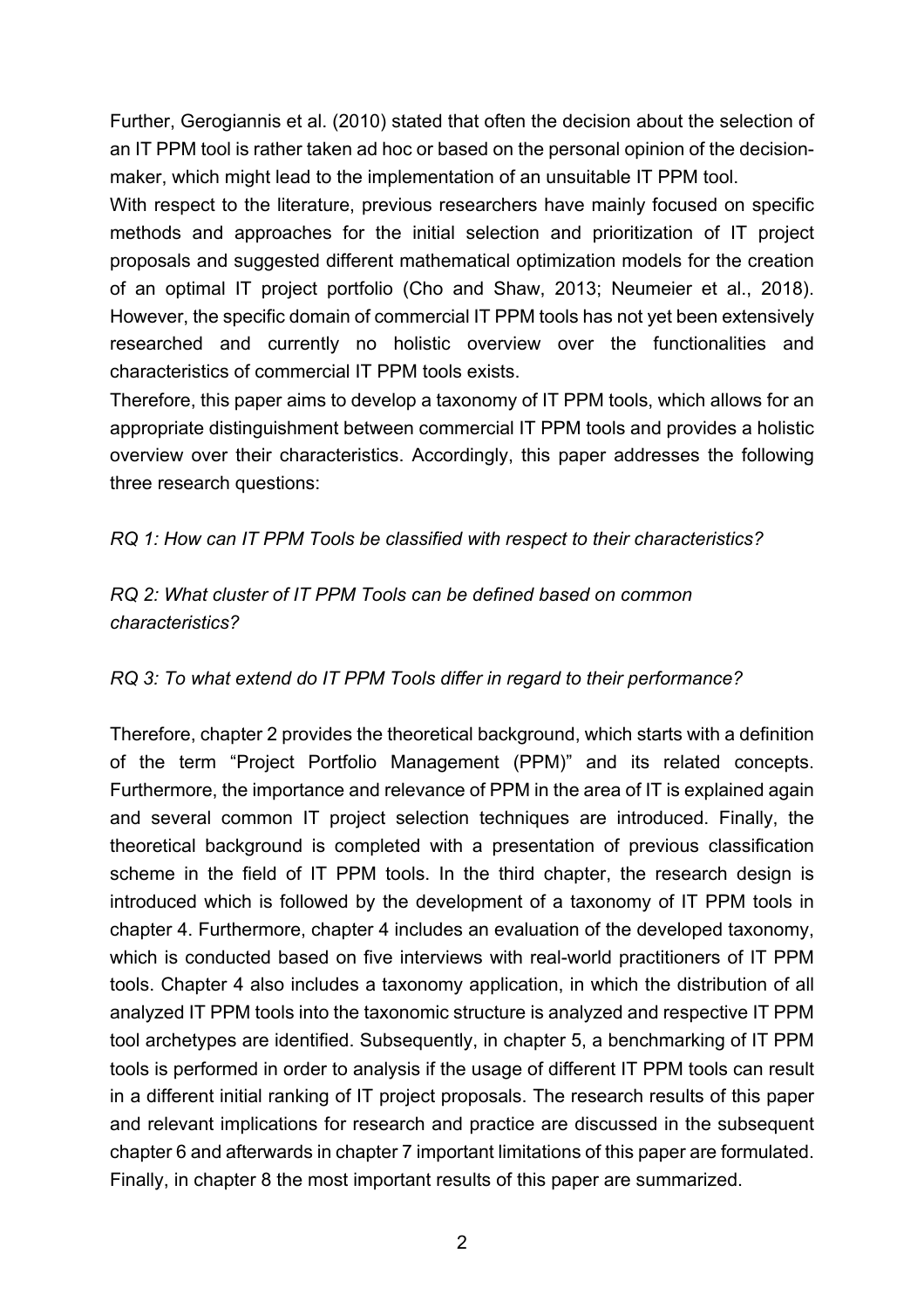## **8 Conclusion**

Modern IT organizations are developing more and more to project-based organizations and the question of the right prioritization and selection of IT project proposals is extensively gaining importance. In this regard, IT PPM is becoming an increasingly relevant functions in companies in order to ensure a centralized management of the IT project portfolio and to enable rational and comprehensible decisions on the IT portfolio level.

This importance of IT PPM is also reflected in the software market and over the last decade a large quantity of commercial IT PPM tools has entered the market that provide a wide range of different functionalities in order to support decision-makers along the IT PPM process. Whereas the amount of available IT PPM tools is continuously increasing, only very few research has been conducted on the specific domain of commercial IT PPM tools and currently no holistic overview and classification of the great amount of available IT PPM tools and their respective functionalities and characteristics is existent.

This paper closed this research gap by the development of a comprehensive taxonomy of IT PPM tools, which considered relevant findings from the literature, important findings from actual IT PPM tools and which subsequently was evaluated by practitioners in order to ensure the completeness and usefulness of the taxonomy.

During the taxonomy development process the focus was clearly set on all characteristics of IT PPM tools, that support decision-makers along the IT PPM process, which is reflected in the taxonomy by the three perspectives: "Portfolio Structuring", "Resource Management" and "Portfolio Steering". In addition to the IT PPM specific characteristics, the developed taxonomy also considered IT PPM tool characteristics that are not directly related to IT PPM but are from high importance when evaluating commercial software solutions. Subsequently, the developed taxonomy includes a fourth perspective "Non-Functional". On this basis, the results of the taxonomy development show that IT PPM tools can be classified in a total of 20 dimensions and 51 mutually exclusive and collectively exhausted characteristics.

A subsequent distribution of 60 investigated IT PPM tools into the taxonomic structure revealed important insights about which IT PPM tool characteristics are commonly existent and which characteristics are rather under present in current IT PPM tools. In order to empirically analyze the results from the distribution of the 60 IT PPM tools a cluster analysis was performed, which resulted in the identification of thee IT PPM tool archetypes: "Portfolio Overview Tool", "Portfolio Analysis Tool" and "Portfolio Dependencies Tool".

In general, the results from the cluster analysis indicate that currently IT PPM tools have a high focus on efficient resource management and on the steering of the